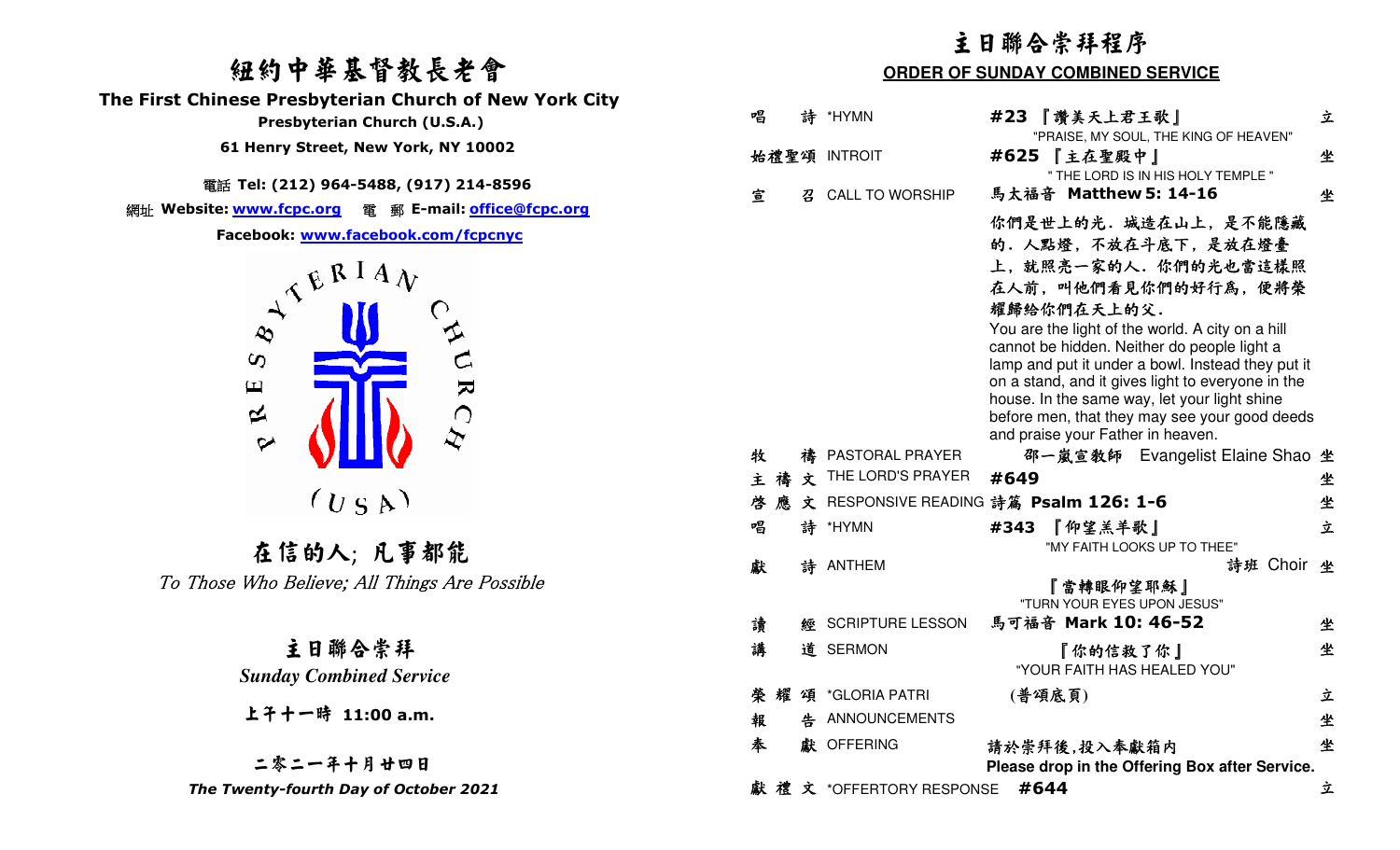| 差 |        | 遣 *DISMISSAL | 梁桑南長老 Elder San Leong 立                        |   |
|---|--------|--------------|------------------------------------------------|---|
|   |        |              | 在聖殿崇拜上帝以後,謹奉聖父,聖子,聖靈之                          |   |
|   |        |              | 名差遣你們踏進世界去事奉上帝和祂所創造,                           |   |
|   |        |              | 所愛顧的全人類. 阿們!                                   |   |
|   |        |              | Go forth into the world to serve God and human |   |
|   |        |              | beings whom He created and love after the      |   |
|   |        |              | Worship Service in the Church Sanctuary. In    |   |
|   |        |              | the name of Father, Son and Holy Spirit. Amen. |   |
| 阿 | 頌<br>ብ | AMEN*        | #675                                           | 立 |
| 唱 | 詩      | *HYMN        | 『趕快工作歌』<br>#323                                | 立 |
|   |        |              | "WORK, FOR THE NIGHT IS COMING"                |   |

**\*please stand**

## 啟應文: 詩篇126篇1-6節

- 主席啟**:** 當耶和華將那些被擄的帶回錫安的時候,我們好像作夢的人。
- 會眾應**:** 我們滿口喜笑,滿舌歡呼的時候,外邦中就有人說,耶和華為 他們行了大事。
	- 啟**:** 耶和華果然為我們行了大事,我們就歡喜。
	- 應**:** 耶和華阿,求你使我們被擄的人歸回,好像南地的河水復流。
	- 啟**:** 流淚撒種的,必歡呼收割。
	- 應**:** 那帶種流淚出去的,必要歡歡樂樂的帶禾捆回來。

## **Responsive Reading: Psalm 126: 1-6**

- 1 When the Lord brought back the captives to Zion, we were like men who dreamed.
- 2 Our mouth were filled with laughter, our tongues with songs of joy. Then it was said among the nations, "The Lord has done great things for them."
- 3 The Lord has done great things for us, and we are filled with joy.
- 4 Restore our fortunes, O Lord, like streams in the Negev.
- 5 Those who sow in tears will reap with songs of joy.
- 6 He who goes out weeping, carrying seed to sow, will return with songs of joy, carrying sheaves with him.

## 講道經文:馬可福音**10: 46-52**

- 46 到了耶利哥·耶酥同門徒並許多人出耶利哥的時候,有一個討飯的 瞎子,是底買的兒子巴底買,坐在路旁。
- 47 他聽見是拿撒勒的耶穌,就喊著説,大衛的子孫耶穌阿,可憐我罷。
- 48 有許多人責備他,不許他作聲,他卻越發大聲喊著說,大衛的子孫 哪,可憐我罷。
- 49 耶穌就站住,說,叫過他來·他們就叫那瞎子,對他說,放心,起來, 他叫你喇。
- 50 瞎子就丢下衣服,跳起來,走到耶稣那裡。
- 51 耶穌説,要我為你作甚麼。瞎子説,拉波尼,我要能看見。〔拉波尼 就是夫子〕
- 52 耶穌説,你去罷·你的信救了你了。瞎子立刻看見了,就在路上跟隨 耶穌。

## **Scripture Lesson: Mark 10: 46-52**

- 46 Then they came to Jericho. As Jesus and his disciples, together with a large crowd, were leaving the city, a blind man, Bartimaeus (that is, the son of Timaeus), was sitting by the roadside begging.
- 47 When he heard that it was Jesus of Nazareth, he began to shout, "Jesus, Son of David, have mercy on me!"
- 48 Many rebuked him and told him to be quiet, but he shouted all the more, "Son of David, have mercy on me!"
- 49 Jesus stopped and said, "Call him." So they called to the blind man, "Cheer up! On your feet! He's calling you."
- 50 Throwing his cloak aside, he jumped to his feet and came to Jesus.
- 51 "What do you want me to do for you?" Jesus asked him. The blind man said, "Rabbi, I want to see."
- 52 "Go," said Jesus, "your faith has healed you." Immediately he received his sight and followed Jesus along the road.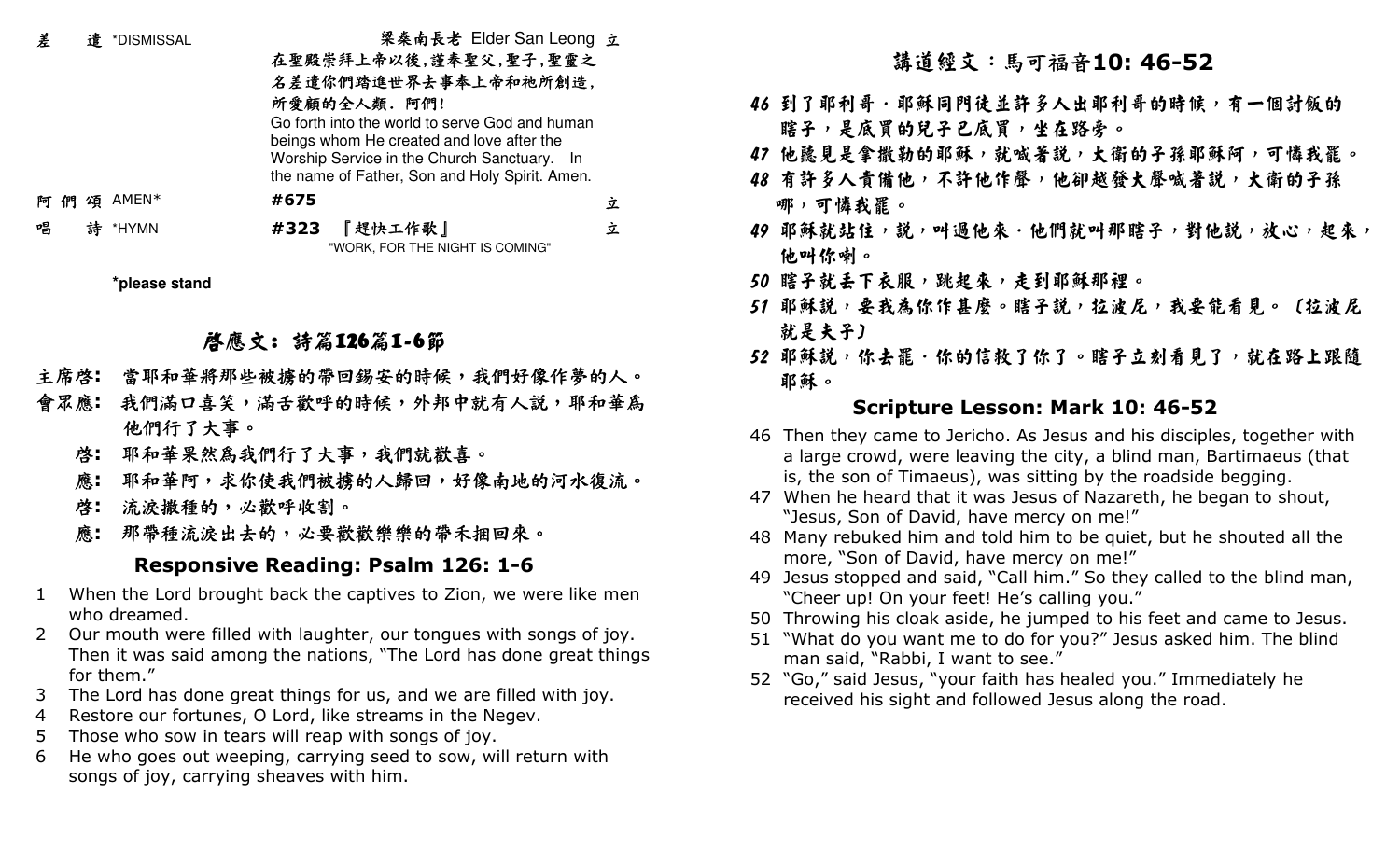### 詩班獻詩歌詞

#### 當轉眼仰望耶穌

- **1**請問你是否困倦煩惱?全無光明黑暗滿佈?祗一仰望主就得光明,生命更自由豐富。
- 副歌:當轉眼仰望耶穌,定睛在祂奇妙慈容,在救主榮耀恩典大光中, 世上事必然顯為虛空。
- **2主已從死亡進入永生,我們當跟隨主走去,罪的權勢不能轄制,** 我們已得勝有餘。
- 副歌:當轉眼仰望耶穌,定睛在祂奇妙慈容,在救主榮耀恩典大光中, 世上事必然顯為虛空。

#### **Turn Your Eyes Upon Jesus**

**O soul, are you weary and troubled? No light in the darkness you see? There's light for a look at the Savior, And life more abundant and free! Turn your eyes upon Jesus, look full in His wonderful face, and the things of earth will grow strangely, in the light of His glory and grace.** 

## 代禱事項

- 1.為本堂各同工、全體長老、執事、董事及領袖們在教會中事奉的心志禱告。 2.為祈禱會禱告。求聖靈感動更多弟兄姊妹同心合意為教會守望。
- 3.為紐約市華埠社區禱告。願本堂藉著崇拜、關懷、社區服務、網絡福音廣播 節目廣傳福音。
- 4.為身體和心靈軟弱的弟兄姊妹禱告。求主醫治,使他們早日康復: 吳秀琼女士、林伍新蘭女士、陳玉金女士、張淑德女士、劉浪波夫人、 陳伍愛娣女士、黃德夫人、王金鐲先生。
- 5.為本堂聘牧事工禱告。求主差遣合適主任牧師來牧養教會。
- 6.為本堂聘請幹事禱告。求主差遣合適同工來協助堂務。
- 7.為弟兄姊妹未信主的親友禱告

#### 歡迎首次參加主日崇拜之新朋友,盼望你能繼續參加聚會,散會後請留下姓名, 通訊處及電話與司事**,**<sup>以</sup>便教會與你聯絡。

  *We extend our welcome to those who are worshipping with us for the first time today. Please leave your name, address and phone number with the ushers so that we can contact you in the future. We hope to see you again.*

- **2.** 祈禱會**:** 逢禮拜四下午二時在本堂舉行,歡迎各兄姊屆時參加。
- **3.** 中年團契例會: 今主日崇拜後在二樓恢復舉行,請各團友屆時參加。
- **4.** 下主日崇拜特別為區會傳道捐舉行奉獻,請各兄姊鼎力支持。
- **5.** 各兄姊於教會辦公時間內每日上午九時至下午五時可用本堂電話 **(212) 964-5488**或手提電話 **(917) 214-8596**聯絡各同工。
- **6.** 本堂在網址 **www.fcpc.org** 上載主日週刊,講道,請瀏覽及收聽。

### **誠聘主任牧師**

**紐約中華基督教⻑老會誠聘主任牧師。** 

**具美國⻑老會 (Presbyterian Church USA) 認同之神學學位,** 

**三年服務堂會經驗, 需能講流利粵語, 及具備英語溝通能力。** 

**請寄履歷致:PNC,**

The First Chinese Presbyterian Church61 Henry Street, New York, NY 10002,

或電郵 fcpcsession@gmail.com

 $\label{eq:4.1} \begin{tabular}{c|c|c} $\displaystyle \frac{\textbf{Re}}{\textbf{H}}\ \textbf{H} & $\textbf{H} \otimes \textbf{H}$ & $\textbf{H} \otimes \textbf{H}$ & $\textbf{H} \otimes \textbf{H}$ & $\textbf{H} \otimes \textbf{H}$ & $\textbf{H} \otimes \textbf{H}$ & $\textbf{H} \otimes \textbf{H}$ & $\textbf{H} \otimes \textbf{H}$ & $\textbf{H} \otimes \textbf{H}$ & $\textbf{H} \otimes \textbf{H}$ & $\textbf{H} \otimes \textbf{H}$ & $\textbf{H} \otimes \textbf$ The First Chinese Presbyterian Churchis seeking a Pastor (Head of Staff). The candidate should possess qualifications acceptable by the Presbyterian Church (USA) for Minister of Word and Sacrament, with 3 years of pastoral experience, and fluency in Cantonese and spoken English. Please send resume to: PNC, The First Chinese Presbyterian Church, 61 Henry Street, New York, NY10002,or Email: fcpcsession@gmail.com